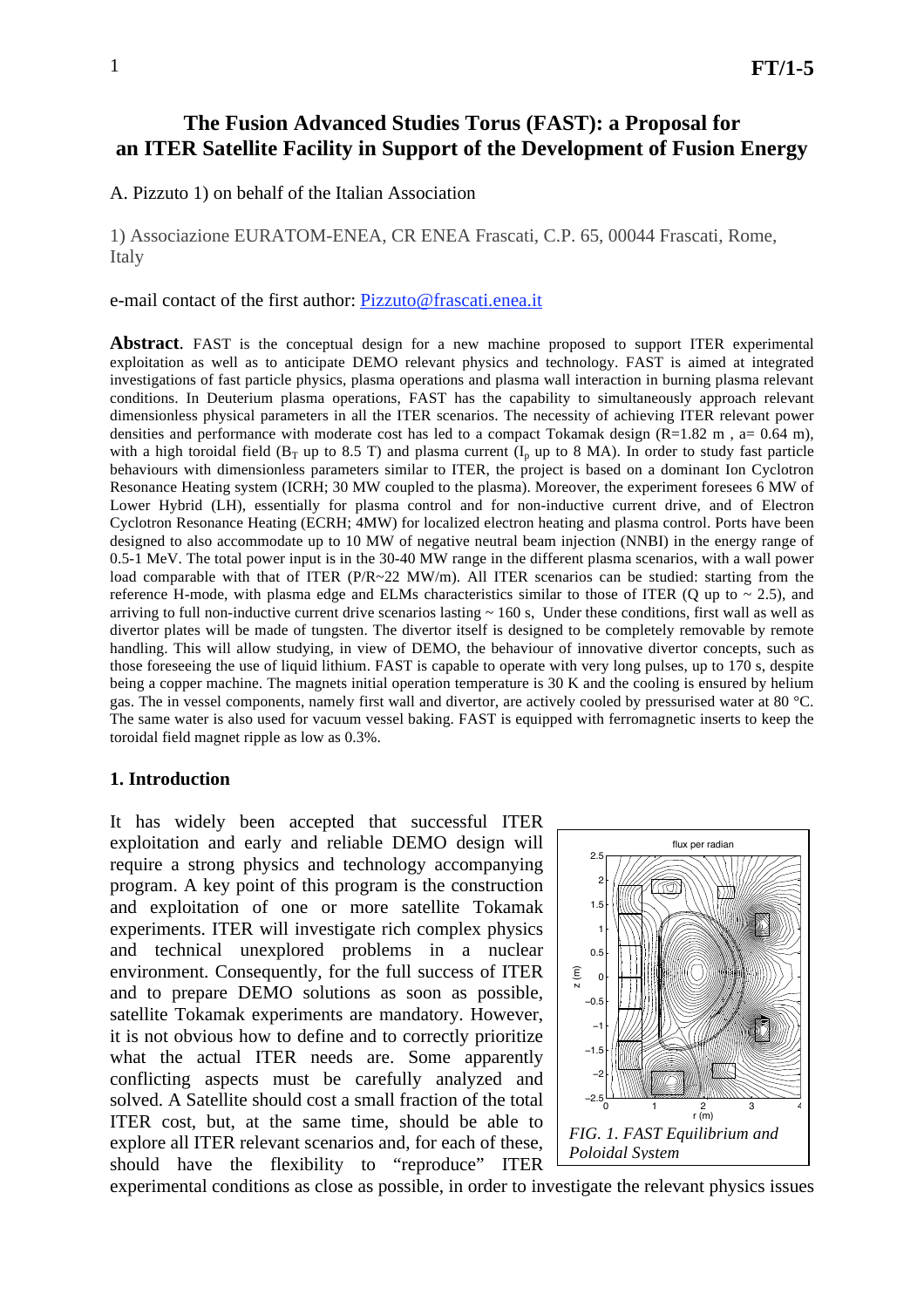in an integrated fashion, to anticipate potential problems and/or unexpected issues and to propose timely solutions, with the obvious advantage of expediting the ITER scientific exploitation and amplifying its achievements. The FAST proposal aims at indicating a possible path to solve these issues, showing that the preparation of ITER scenarios and the development of new expertise for DEMO design and R&D can be effectively implemented, in an integrated fashion, on a new facility that: a) will work with Deuterium plasmas, avoiding the problems associated with the use of Tritium, and will investigate non linear dynamics that are relevant for the understanding of alpha particle behaviours in burning plasmas by using fast ions accelerated by heating and current drive systems; b) will work in a dimensionless parameter range close to that of ITER; c) will test technical innovative solutions for the first wall/divertor directly relevant for ITER and DEMO, such as full-tungsten plasma facing components and advanced liquid metal divertor target; d) will exploit advanced regimes with long pulse duration with respect to the current diffusion time and up to full non-inductive current driven (NICD) scenarios; e) will serve as test bed for ITER and DEMO diagnostics; f) will provide an ideal framework for model and numerical code benchmarks, as well as verification and validation in ITER and DEMO relevant plasma conditions [1-7].

## **2. Plasma Physics Scenarios**

The FAST pololoidal system and all plasma equilibria have been designed to be as much as possible self-similar to those of ITER (FIG.1). Moreover, all experimental scenarios assume the same Plasma shape [3] with  $R=1.82$  m, a=0.64 m, elongation K=1.7, triangularity  $\langle \delta \rangle = 0.4$  and plasma volume of  $\sim 23.5$  m<sup>-3</sup>. This similarity of all plasma equilibria, in different

| TABLE I: OPERATING SCENARIOS.               |                     |                   |                |               |            |                            |  |  |
|---------------------------------------------|---------------------|-------------------|----------------|---------------|------------|----------------------------|--|--|
| <b>FAST</b>                                 | H-mode<br>reference | H-mode<br>extreme | <b>Hybrid</b>  | <b>AT</b>     | AT2        | <b>Full</b><br><b>NICD</b> |  |  |
| $I_{p}$ (MA)                                | 6.5                 | 8.0               | 5              | 3             | 3          | $\overline{2}$             |  |  |
| $q_{95}$                                    | 3                   | 2.6               | $\overline{4}$ | 5             | 3          | 5                          |  |  |
| $B_T(T)$                                    | 7.5                 | 8.5               | 7.5            | 6             | 3.5        | 3.5                        |  |  |
| $H_{98}$                                    | $\mathbf{1}$        | $\mathbf{1}$      | 1.3            | 1.5           | 1.5        | 1.5                        |  |  |
| $\langle n_{20} \rangle$ (m <sup>-3</sup> ) | $\overline{2}$      | 5                 | 3              | 1.2           | 1.1        | $\mathbf{1}$               |  |  |
| $P_{th H}$ (MW)                             | $14 \div 18$        | $22 \div 35$      | $18 \div 23$   | $8.5 \div 12$ | $5 \div 7$ | $5 \div 7$                 |  |  |
| $\beta_N$                                   | 1.3                 | 1.7               | 2.0            | 1.9           | 3.2        | 3.4                        |  |  |
| $\tau_E(s)$                                 | 0.4                 | 0.65              | 0.5            | 0.25          | 0.18       | 0.13                       |  |  |
| $\tau_{res}$ (s)                            | 5.5                 | 5                 | 3              | 3             | $5 \div 6$ | $2 \div 5$                 |  |  |
| $T_0$ (keV)                                 | 13.0                | 9.0               | 8.5            | 13            | 13         | 7.5                        |  |  |
| Q                                           | 0.65                | 2.5               | 0.9            | 0.19          | 0.14       | 0.06                       |  |  |
| $t_{discharge}$ $(s)$                       | 20                  | 13                | 20             | 70            | 170        | 170                        |  |  |
| $t_{flat-top}$ (s)                          | 13                  | $\overline{2}$    | 15             | 60            | 160        | 160                        |  |  |
| $I_{NI}/I_{p}$ (%)                          | 15                  | 15                | 30             | 60            | 80         | >100                       |  |  |
| $P_{ADD}(MW)$                               | 30                  | 40                | 30             | 30            | 40         | 40                         |  |  |

plasma scenarios (high and low  $\beta$ , high and low *li*, monotonic or hollow q profile, etc.), can be achieved thanks to and advanced plasma shaping control system recently developed at JET [3]. In all configurations an energy decay length  $\lambda_{E}$ ~0.5 cm has been assumed at the plasma equatorial plane [4] and a minimum distance 6  $\lambda_E$  has been assumed between the last closed magnetic surface and the first wall. The natural toroidal ripple would be of the order of 2%; however, the use of ferromagnetic inserts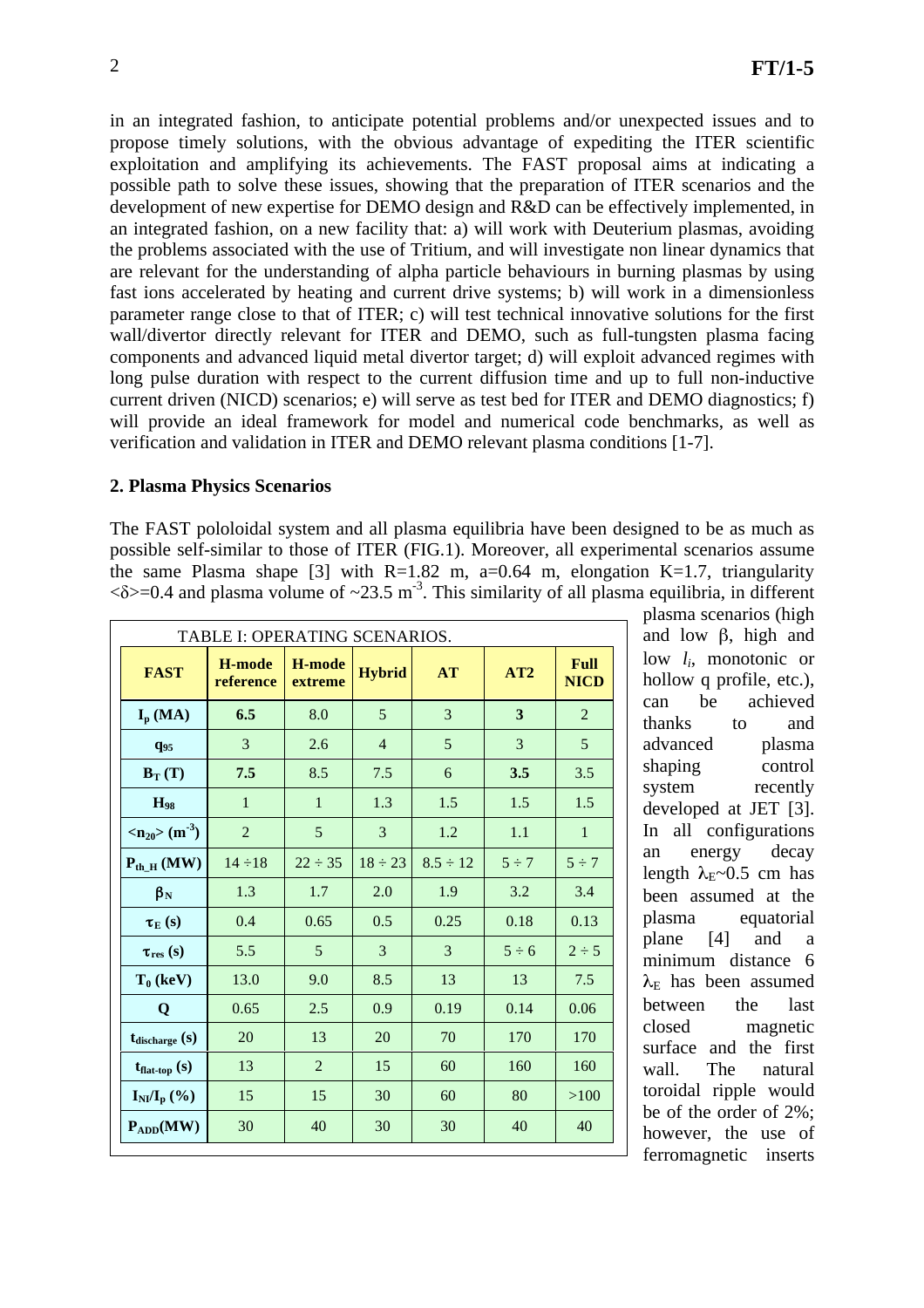or of innovative active ripple control (by small active coils located just in front of the outer part of toroidal coils) [3,7] allows reducing the maximum toroidal ripple to less than 0.3%.

The remarkable FAST flexibility is evidently shown in TABLE I, where the main plasma scenarios are illustrated. Two different H-mode scenarios are reported. In the second column, the scenario is aimed at achieving the highest performance  $(Q~2.5)$  with toroidal field  $B_T=8.5T$ , plasma current I<sub>p</sub>=8MA, large average plasma density <n<sub>e</sub>>=0.8 n<sub>Greewald</sub>=5×10<sup>20</sup>m<sup>-3</sup> and assuming 40 MW of additional heating  $(30 \text{ MW} \text{ ICRH} + 10 \text{ MW} \text{ NNBI})$ . As a consequence of toroidal magnet heating, this regime can only be sustained transiently ( $\tau_{FlatTop}$ )  $\sim 2$  s ~ 4 $\tau$ <sub>E</sub>). A longer H-mode scenario ( $\tau$ <sub>FlatTop</sub> ~ 13 s ~ 2  $\tau$ <sub>Res</sub>) is shown in the first column. This is the reference H-mode scenario because it is conceived for integrated studies of burning plasma physics and their complex behaviours [8,9]. In ITER, the main heating source will be provided by fusion  $\alpha$  particles that will deliver  $\sim$  70% of the energy to electrons. Some of the main burning plasma physics issues due to the presence of significant populations of high energy fast particles, such as fusion  $\alpha$  particles and supra-thermal fast ion tails due to ICRH and/or NNBI, can be addressed in a pure D plasma, provided that fast particle populations have specific features [5,8,9]; in particular: a) fast ions must predominantly heat electrons; b) the fast ion induced fluctuation spectrum must be preserved in mode number  $(\rightarrow \rho^* H \sim \rho^* H, ITER)$  and frequency  $(\rightarrow (\omega_H/\omega_A) \sim (\omega_H/\omega_A)_{ITER})$ ; c) the strength of the waveparticle interaction must be preserved  $(\rightarrow \beta_H \sim \beta_H$ ,  $_{\text{ITER}} \Leftrightarrow (\tau_{SD}/\tau_E) \sim (\tau_{SD}/\tau_E)_{\text{ITER}}$ ). Here,  $\rho^*_{H}$  is the energetic particle Larmor radius normalized to the torus minor radius,  $\omega_H$  is the characteristic frequency associated with fast ion motions and  $\omega_A = v_A/qR$  is the Alfvén frequency; other notations are standard. In a satellite conditions a),b),c) must be produced in ITER relevant dimensionless parameter regimes for the thermal plasma (core and edge), in order to address burning plasma complex behaviours in integrated scenarios, which, in the case of FAST, will be realized in ITER relevant regimes from the performances point of view  $(Q-1)$ . Under these conditions, fast ion transport due to collective mode excitations and crossscale couplings of micro-turbulence with meso-scale fluctuations due to energetic particles

themselves can be addressed. When translated into macroscopic machine parameters, the above conditions lead to plasma parameters comparable to the parameters of the first column of TABLE I:  $B_T = 7.5T$ ,  $I_p = 6.5MA$ , T(0)=13KeV and  $\langle n_e \rangle = 0.5$  n<sub>Greewald</sub> =  $2\times10^{20}$ m<sup>-3</sup>, with an effective ICRH induced supra-thermal  ${}^{3}H_{e}$ tail temperature  $\sim$  0.7 MeV. The simultaneous use of the JETTO transport code (with a mixed Bohm-GyroBohm transport model), coupled with the full wave electromagnetic codes TORIC and SSQLFP, has allowed to simulate the scenario evolution from the ohmic phase to full power injection, assuming 30 MW of ICRH under an  ${}^{3}H_{e}$  minority  $(-1%)$  heating scheme [5]. Simulation results demonstrate that plasma

|                                                                                                 | <b>FAST</b> | <b>JET</b> | JT60-<br><b>SA</b> | <b>ITER</b> |  |  |  |  |
|-------------------------------------------------------------------------------------------------|-------------|------------|--------------------|-------------|--|--|--|--|
| R(m)/a(m)                                                                                       | 1.82/0.64   | 3.0/1.0    | 3.0/1.0            | 6.2/2.1     |  |  |  |  |
| B(T)                                                                                            | 7.5         | 3.9        | 2.7                | 5.3         |  |  |  |  |
| $I_p(MA)$                                                                                       | 6.5         | 3.9        | 5.0                | 15          |  |  |  |  |
| $P_{ICRH}(MW)$                                                                                  | 30          | 12         | $\Omega$           | 20          |  |  |  |  |
| $P_{NNBI}(MW)$                                                                                  | 0(10)       | $\theta$   | 10                 | 40          |  |  |  |  |
| P <sub>PNBI</sub> (MW)                                                                          | 0           | 25         | 24                 | $\Omega$    |  |  |  |  |
| $P_{ECRH}(MW)$                                                                                  | 4           | $\theta$   | 7                  | 20          |  |  |  |  |
| $PL$ H(MW)                                                                                      | 6           | 3          | $\Omega$           | 20 tbd      |  |  |  |  |
| P/R(MW/m)                                                                                       | 22          | 13         | 14                 | 24          |  |  |  |  |
| $t_{R}(s)$                                                                                      | $5 - 6$     | $7 - 8$    | $8-9$              | $80 - 90$   |  |  |  |  |
| $t_{flat-top}(s)$                                                                               | 13          | 10         | 100                | 400         |  |  |  |  |
| TABLE II: COMPARISON OF MAIN FAST<br>DESIGN PARAMETERS WITH THOSE OF<br>OTHER MAJOR EXPERIMENTS |             |            |                    |             |  |  |  |  |

temperature and density of TABLE I can be achieved with standard H mode profiles. Up to 50% of the minority ( $n_H \sim 5 \times 10^{-3} \text{ m/s}$ ) is brought in the very high energy tail of the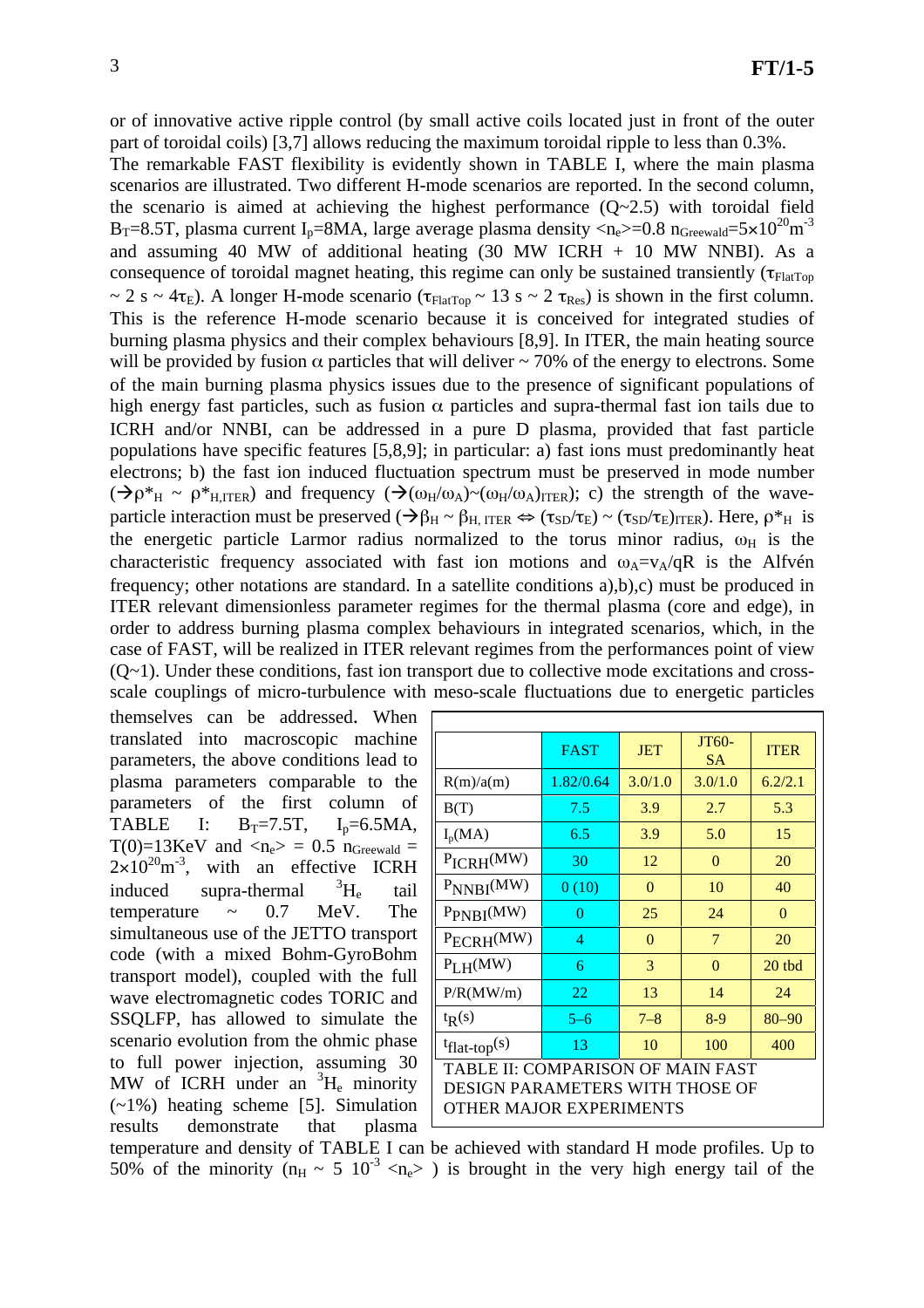distribution function, achieving a peak perpendicular temperature of ~0.8 MeV, with  $p^*$ <sup>H</sup> and peak  $\beta_H$  close to ITER values  $(\rho^*_{H\text{-FAST}} = 2.6 \times 10^{-2} \text{ vs. } \rho_{H\text{-TIER}} = 2.5 \times 10^{-2} \text{ ; } \beta_{H\text{-Fast}} = 0.7\% \text{ vs. } \beta_{H\text{-Fast}}$ ITER=1%). Note that, also in this scenario, 4 MW of ECRH (170 GHz -  $B_T=6T$ ) are available for the control of MHD instabilities in the region around half plasma radius (safety factor q=2). A preliminary analysis of the global MHD stability for the long pulse AT scenarios has been performed, using the MARS code in order to investigate the possibility of stabilizing Resistive Wall Modes (RWM). The no-wall beta limit, corresponds to  $\beta_{\text{Ne}}=2.8$  for a 6 MA plasma at 6.7T, whereas an ideal wall at r/a=1.3 has  $\beta_{\text{Ne}}$ =3.24.

Three different solutions are addressed in TABLE I for advanced scenarios studies. In all these scenarios, a slightly hollow q profile has been assumed with minimum  $q\sim 2$  at around half plasma radius. Moreover, for all of them the standard assumption of  $\tau_{E}$ ~1.5 H<sub>98</sub> improved confinement has been done. In the first scenario (AT), the possibility to do experiments at relatively high toroidal field  $(B_T=6T)$  is illustrated. This hypothesis presents several advantages, e.g., higher performances and better flexibility of the control systems: LHCD has better accessibility; the ECRH system can easily be used for central heating or for half radius MHD control. However, this scenario has also the drawback of lower  $\beta_N$  (<2) and of a nonoptimized duration of the discharge  $(\sim 70s)$ . The other two options, shown in the table, assume



lower toroidal field  $(B_T=3.5T)$  and, consequently, it is possible to achieve larger  $\beta_N$  (>3) and long discharge duration (~170s with  $\tau_{FlatTop} > 30 \tau_{Res}$ ) in both cases. The main difference between these two scenarios consists essentially in the full NICD configuration achieved in the last one, where  $I_{\text{Booststrap}}$ ~60-70% and  $I_{\text{LHCD}}$ ~30-40%. The bootstrap current and the LH driven current are well aligned; LHCD can also be used as plasma current profile control tool. It should be noted that 6 MW of LHCD are foreseen in both these scenarios, with a frequency not yet fixed (3.7 or 5 GHz). Moreover, the 4 MW of ECRH can be used in second harmonic for central plasma heating (given the large Shafranov shift due to high  $\beta$ ) and/or MHD control [3].

In TABLE II, the main FAST technical features are compared with the nominal values of some present (JET) and future experiments (ITER, JT60-SA),

showing the remarkable flexibility of FAST for approaching ITER scenarios. Translating these machine parameters into dimensionless quantities, one can note (FIG.2) that FAST will fill in a large gap existing between the present tokamak operations and ITER.

## **3. Power Handling**

The crucial aspects of thermal loads on divertor plates and of core plasma purity are governed by the complex relationships binding plasma core and edge. In order to have reliable predictions, a series of calculations has been performed in the framework of models aimed at describing plasma core and edge self-consistently. A two steps route of increasing accuracy and calculation complexity has been followed. First, a simple model, based on 0D description of the plasma parameters in the core and on a two-point model for the plasma scrape-off layer (SOL), has been used to investigate the wide range of plasma parameters in FAST. Then, the more complex code COREDIV [4] (1D in the bulk and 2D in the SOL) has been used when some specific questions dealing with plasma performance and/or heat removal from the divertor needed to be addressed in more detail, or when the estimated core-edge coupling was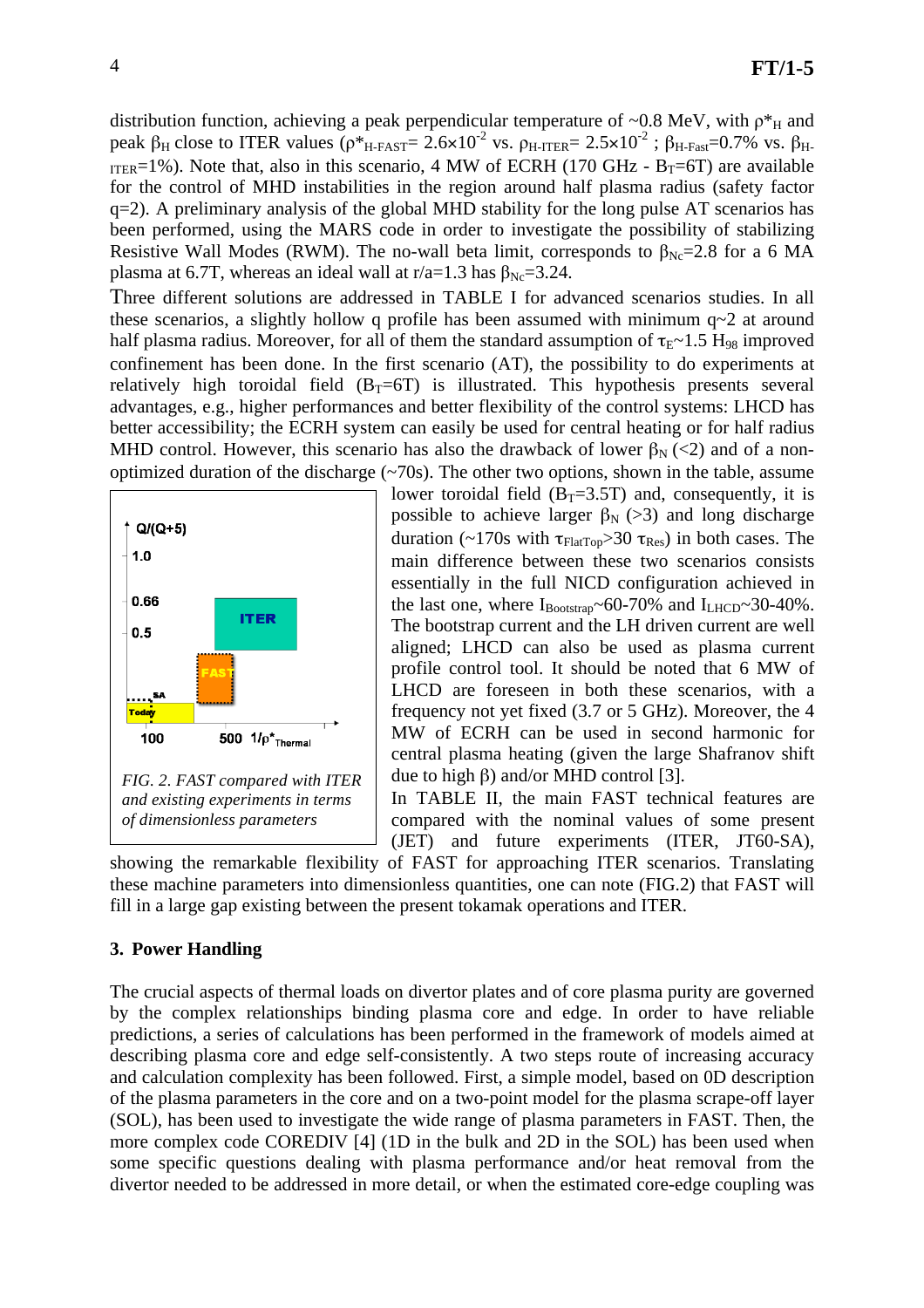so strong to make the simple model predictions scarcely reliable. Both models have been validated in the past on JET, FTU and TEXTOR experimental data. Several self-consistent numerical simulations have been made for the H-mode and AT scenarios. The calculations have been carried out first for a full W machine, then the option of injecting Ar and Ne to mitigate thermal loads has been considered and, finally, the DEMO relevant with liquid lithium as divertor target has been analyzed. Simulation results with COREDIV show that the thermal power loads can be contained within ITER relevant limits for all FAST scenarios, i.e.  $18 \text{ MW/m}^2$ , by suitably small impurity seeding and/or operation regimes at appropriate plasma density. Moreover, in all cases the effective ion charge *Zeff* remains sufficiently low  $(\leq 2)$  as a consequence of the high edge density and of the low temperature at the plates.

ELMs are one of the major "concerns" intrinsically connected with the "standard" H Mode scenario. Since FAST reference scenarios rely on good quality  $(H_{98}=1)$  H mode, a noticeable ELMs activity is expected in FAST as in ITER. Consequently, it is important to understand what type of ELMs are expected, verify their compatibility with machine plasma facing components (PFCs) and to optimize plasma operations. As working paradigm we adopt usual assumptions from the present available literature. In a good quality H Mode, the plasma pedestal energy energy confined is proportional to the total plasma energy ( $W_{\text{PED}} \sim 40\%$  $W<sub>TOT</sub>$ ). Meanwhile, the energy released by single ELMs is proportional to the pedestal energy and the proportionality coefficient depends on the pedestal collisionality ( $W_{ELM}/W_{PED}$  =  $F(v*_{\text{PED}}))$ ; in particular, for  $v*_{\text{PED}} \approx 0.1 \rightarrow W_{\text{ELM}}/W_{\text{PED}} \approx 0.15$ . From the analysis of present database, it can be assumed that the power released by ELMs is  $P_{ELM} \approx 50\% P_{IN}$ , with  $P_{IN}$  the total injected power. Furthermore,  $P_{ELM} = f_{ELM} W_{ELM}$ , where  $f_{ELM}$  is the ELM frequency. Using these assumptions for the scenario at  $I = 6.5$  MA in TABLE II, but considering lower density of n/n<sub>GW</sub> $\approx$ 0.3, meaning low edge collisionality ( $v*_{\text{PED}} \approx$  0.1), ELMs energy and frequency are respectively:  $W_{ELM} \approx 1.5 \text{ MJ}$  and  $f_{ELM} \approx 10 \text{ Hz}$ . For a preliminary assessment of divertor heat loads by ELMs, we assume that for  $W_{ELM}/W_{PED} > 0.1$  only about half of  $W_{ELM}$ reaches the divertor and the fraction of this energy mostly contributing to material damage, i.e. that deposited on short timescales, is about 40% for low collisionality. By assuming the same spatial deposition profile as for inter-ELM and a factor 2 asymmetry in the in-out ELMs energy deposition, the energy density on the inner divertor is expected to be about  $0.4 \text{ MJm}^2$ , to be compared with the recommended threshold for damage  $(0.5 \text{ MJm}^2)$ , adopted by ITER for avoiding too strong W erosion. It is important to note that this low collisionality regime is achieved in conditions of high density ( $n_{\text{EDGE}} \approx 10^{20} \text{ m}^{-3}$ ), comparable with that of ITER, as it is the case for the edge temperature too. Consequently, this experiment will actually have ITER relevant edge conditions and will allow studying and optimizing edge conditions in order to mitigate ELMs impact on machine operations. The large range of achievable densities will also allow operating at higher collisionality with much lower ELMs amplitude. Moreover, the machine will have the possibility to use different divertor materials; in particular, it envisages the use of liquid lithium that could significantly improve pedestal parameters and machine performance. A variable n  $(1=>3)$  active coils system to control ELMs amplitude by edge ergodization is foreseen to inside the machine. Moreover, the vertical control system [3] has been designed with the capability of providing a wide range of plasma kicking frequencies for "controlling" ELMs amplitude and repetition rate.

#### **4. The additional radiofrequency heating systems for FAST.**

Three auxiliary radiofrequency (RF) heating systems have been foreseen for FAST [10]. The ICRH system will couple RF power up to 30MW to the plasma in the 30–90 MHz frequency range. The system works in pulsed regime with pulse length up to 150s at full power; the time interval between two successive 150s pulses is about 2 hours. The ICRH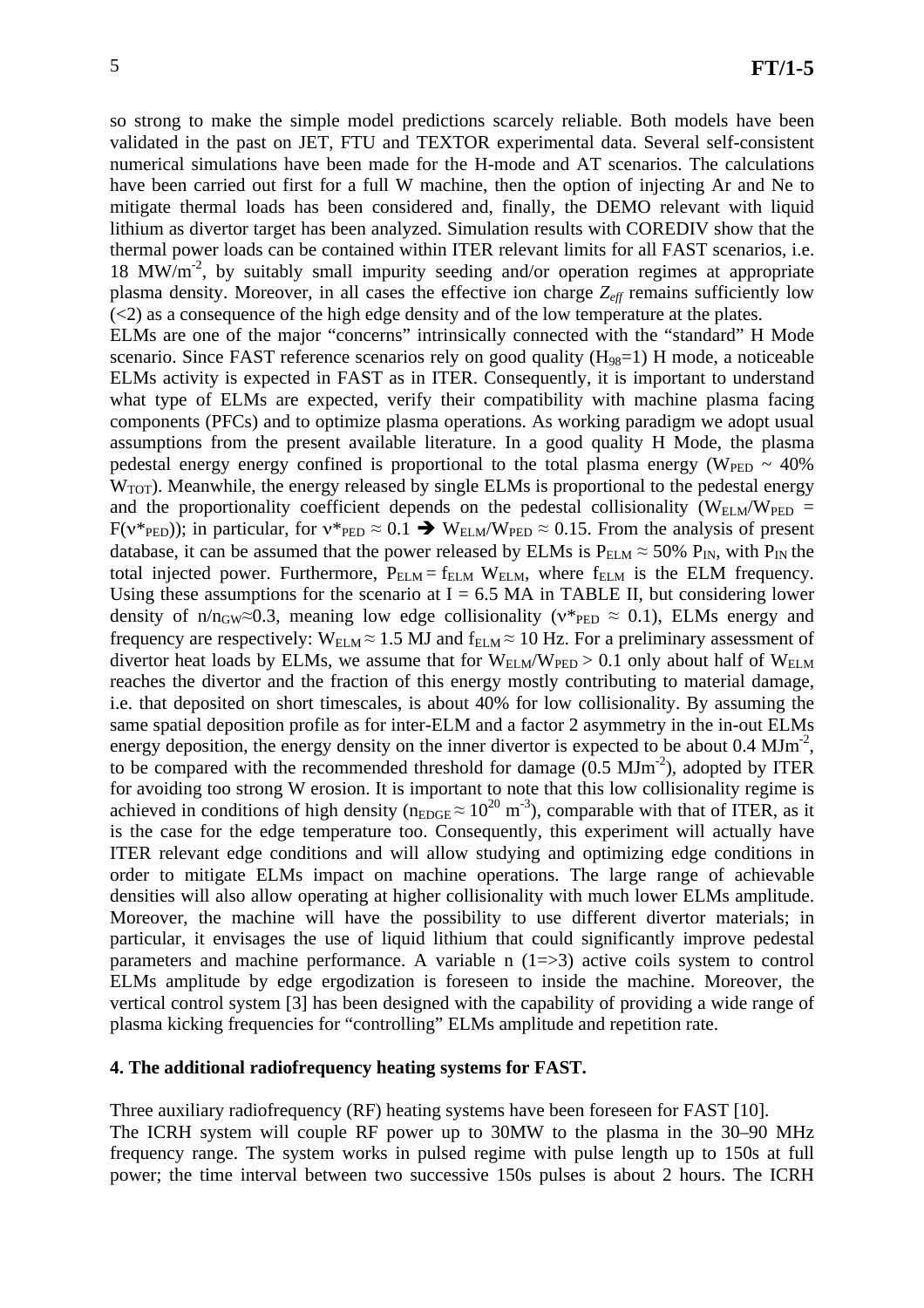launcher is based on an array of eight (2 toroidal by 4 poloidal) current straps, each fed through a  $6"1/8$  30 $\Omega$  coaxial cable. Ceramic feedthroughs delimit both ends of the vacuum part of the transmission line close to the FAST vacuum vessel. The average equivalent resistance of a strap is about  $2\Omega$ . The necessary impedance matching between coaxial cable and elemental current straps it is obtained by external conjugate-T matching units. A Faraday Shield (FS), made by a set of 30 untilted elements with smoothed rectangular cross section, protects the electrically active components of the launcher from direct contact with the plasma and suppresses the components of the emitted radiation parallel to the local B-field. All the launchers components (straps and FS rods) are water-cooled. A maximum RF power of about 7 MW can be safely coupled to the plasma by each array at 80MHz, with a distance of 3 cm between antenna mouth and boundary. The maximum power density is about 10  $MW/m<sup>2</sup>$  at the antenna mouth.

The ECRH system it is made by four identical units, each including a high power RF source, a transmission line and a launcher. The high power RF source is a 170GHz/1MW depressed collector gyrotron, derived from the R&D activities for ITER, working in pulsed regime with pulse length up to 200s. Each gyrotron is fed by a 55kV/50A High Voltage Power Supply (HVPS), whose output can be modulated on-off with a modulation frequency up to 10 kHz. The HVPS is designed as actuator in the feedback loop for MHD mode suppression.

FAST also foresees 6MW of LHCD in pulsed regime (pulse length up to 160s), so far at a frequency of 3.7GHz. This choice was suggested by already existing high power CW sources, i.e. the TH 2103 klystron, rated at 500kW/CW and 650kW/10s. A backup solution at the more efficient 5GHz frequency has also been studied and could be adopted if suitable klystrons will be available in the near future. The system is split in four independent modules; each module including 4 klystrons fed by a single HVPS (70kV, 100A dc).

## **5. FAST Load Assembly**

FAST Load Assembly consists of 18 Toroidal Field Coils (TFC), 6 Central Solenoid (CS) coils, 6 external poloidal coils (3+3), Vacuum Vessel (VV) with its internal components and the mechanical structure. Resistive coils, adiabatically heated during the plasma pulse, are cooled down at cryogenic temperatures (30 K) by helium gas. The cooling of the rest of the machine is guaranteed by good thermal contacts between major components. The VV is maintained at  $\sim$ 100 °C by a dedicated system. The load assembly is kept under vacuum inside a stainless steel cryostat providing machine thermal insulation. The overall cryostat dimensions could be assimilated to an 8 m diameter 6 meter high circular cylinder (FIG. 3). FAST is a flexible device in terms of both performance and physics that is able to operate in H-mode reference scenario (6.5MA/7.5T) as well as in advanced tokamak regimes (AT2). The worst thermal conditions are reached after a long current pulse (170s in AT2), in which the toroidal coils temperature reaches ~150K in the leg region. The poloidal coil system reaches a maximum temperature of 85K. The cooling of the magnet system is globally guaranteed by a 30K helium gas flow of about 4 kg/s, supplied from a cryo-cooler through suitable channels carved in the coil turns. Each TF it is contained by a stainless steel belt fitted to the outside zone of the coil. Two pre-compressed rings, situated in the upper-lower zone, keep the whole toroidal magnet structure in wedged configuration. TF magnet ripple is

limited to 0.3% at the plasma separatrix with optimized ferromagnetic inserts. The VV is supported through equatorial ports by means of brackets attached to the TF coil case. The First Wall (FW) consists of a bundle of tubes armoured with  $-4$  mm tungsten plasma spray. The divertor technology is the monoblock type, which has been tested at high heat flux values. Moreover, development of innovative lithium divertor concept are foreseen and encouraged by successful tests of a liquid lithium capillary-pore limiter in FTU [11].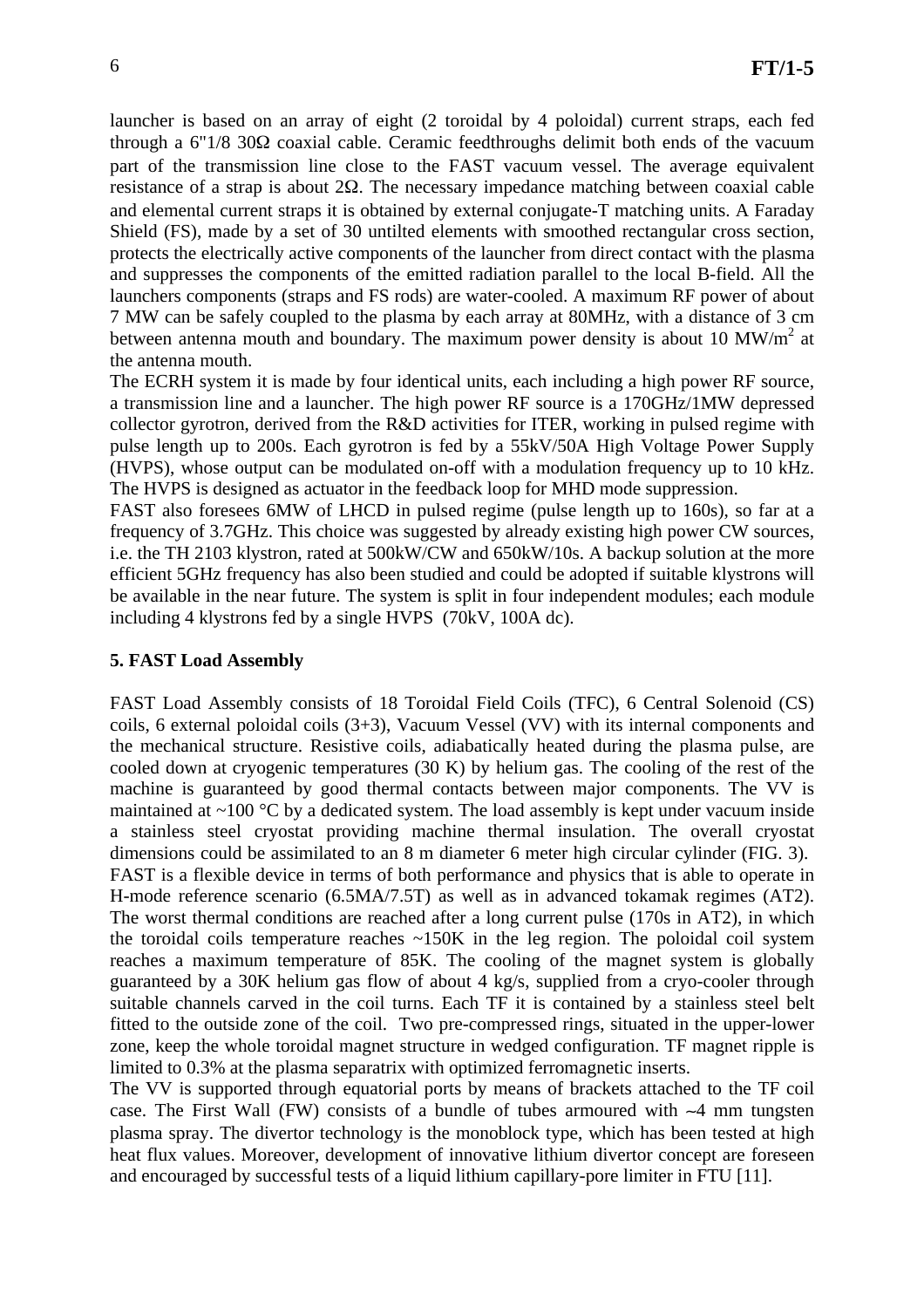

*FIG. 3. FAST Load Assembly view* 

foresees 800 shots for a total of  $1.6 \times 10^{21}$  n.

Neutron emissivity sources  $(n/m^3s)$  and neutron rates (n/s) foreseen for the Hmode and the AT scenarios have been calculated considering, for each scenario, the equilibrium configuration, the ion temperature and density profiles, and a maxwellian DD reactivity. The MSST (Measurement Simulation Software Tool) code was used for this purpose, after tests on FTU have shown an agreement with the measured neutron rate within 10%. The calculated neutron rates for FAST show neutron yields that vary from a minimum of  $0.7\times10^{17}$  n/shot to a<br>maximum of  $2.2\times10^{17}$  n/shot maximum of  $2.2\times10^{17}$  n/shot, respectively for AT scenarios and the Hmode extreme. The experimental agenda

The short/medium term activation is not negligible (for example, 12 days after shutdown the contact dose rate is  $\langle 10 \text{ mSv/h} \rangle$  on the vacuum vessel, but it reaches  $\sim 170 \text{ mSv/h}$  on the first wall due to tungsten activation) and therefore remote handling is mandatory.

### **6. Diagnostics**

Several diagnostics already foreseen for ITER can be developed and exploited in FAST. In particular, the diagnostics dedicated to confined and lost fast particles dynamics studies and to the divertor behaviour investigations are in a preliminary phase of development and need a dedicated program in order to be ready for ITER. Other systems are still under discussion because feasibility studies are still in the early development phase (erosion and dust monitors for example). FAST is a device suitable for developments of advanced diagnostics useful for ITER and candidate systems for DEMO for the following reasons:

- 1. device flexibility in terms of testing different technical solutions to optimize diagnostic performance;
- **2.** reduced optimization time due to fewer operational constraints, for example in the scheduling of diagnostic system commissioning.
- **3.** reduced costs and development time of the diagnostics, as FAST works in D with W wall, problems and cost related with the use of tritium and beryllium are avoided.

The diagnostic systems have been conceived to provide measurements for the characterization of fast particle dynamics as well as for the monitoring relevant thermal plasma component physics quantities in H-mode and AT scenarios. There are five main diagnostics groups: 1) burning plasma; 2) kinetic parameters and current profile; 3) magnetics; 4) SOL and divertor; 5) turbulence and radiation emission. Within each group, three levels of importance can be identified:

- standard: Conventional systems, which require no or marginal R&D and will be installed at  $t=0$ :
- first priority: Diagnostics that are necessary to achieve FAST missions and can be installed after few years of operation;
- R&D needed: Systems that are important for FAST missions as well as for all burning plasma experiments, requiring additional R&D and for which FAST can represent an optimal test bed in view of ITER applications.